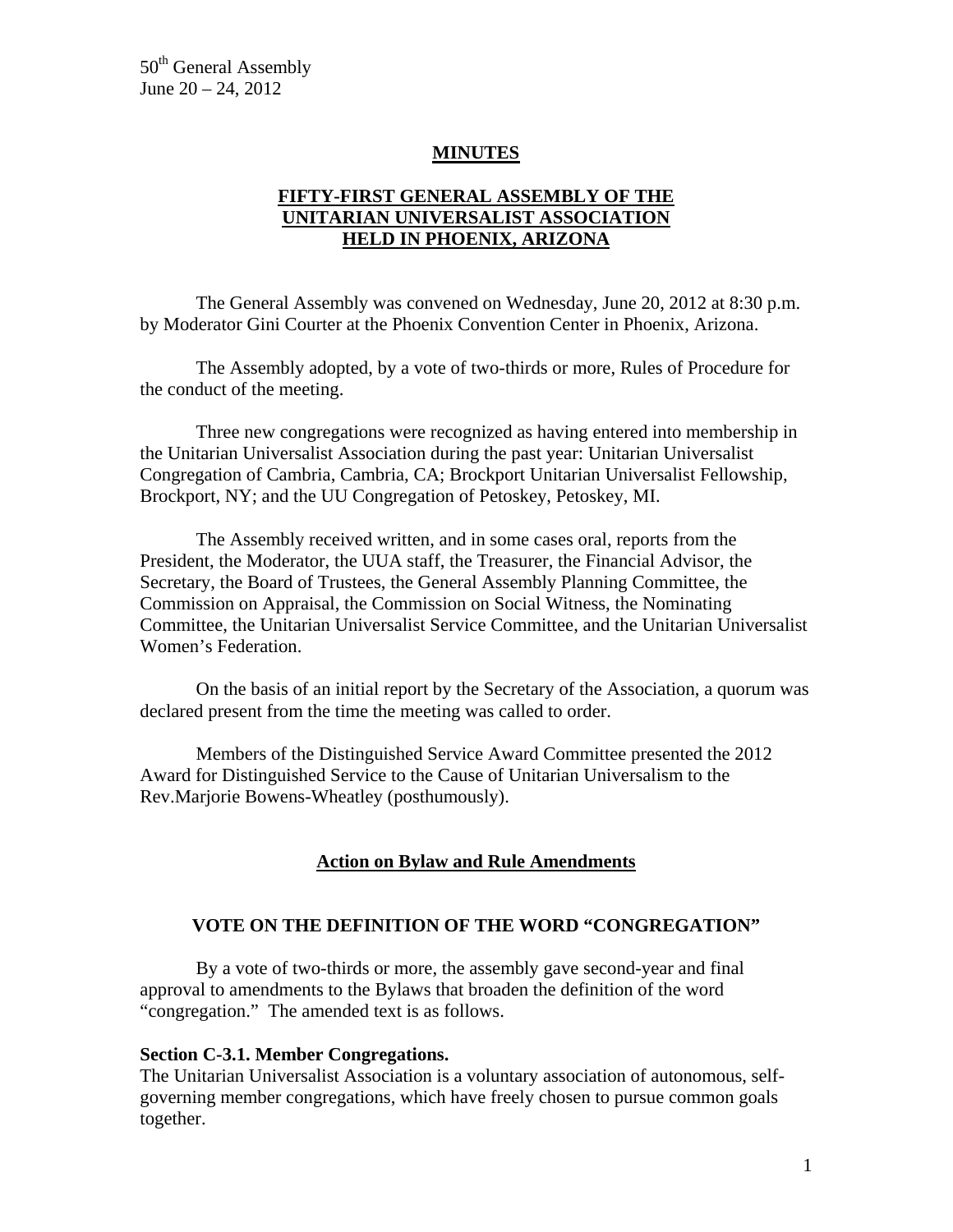#### 50<sup>th</sup> General Assembly June 20 – 24, 2012 **\*Section C-3.3. Admission to Membership.**

A congregation becomes a member upon acceptance by the Board of Trustees of the Association of its written application for membership in which it subscribes to the principles of and pledges to support the Association. The Board of Trustees shall adopt rules to carry out the intent of this Section.

## **Section C-3.6. Termination of Membership.**

A member congregation upon written notification to the Association may withdraw from the Association at any time. The Board of Trustees may terminate the membership of any congregation that, pursuant to the provisions of Section C-3.5, has been placed in an "inactive congregation" category maintained by the Association but shall do so only after consultation with:

(a) the congregation in question, whenever possible; and

(b) the President of the district in which the congregation is located or such other authorized official as the district designates in writing to the Association.

# **VOTE ON AMENDMENTS TO ARTICLE XV**

By a vote of two-thirds or more, the Assembly gave second-year and final approval to amendments to the Bylaws that retain the current process for amending Article II, with a study commission followed by votes at two General Assemblies. The new process, however, lets the first General Assembly propose amendments to the study commission's Article II language using a mini-assembly process similar to the one used for many other business actions. The amended text is as follows.

# **Article XV Amendment**

# **Section C-15.1. Amendment of Bylaws.**

- (a) Amendments to Bylaws. These Bylaws may be amended by a two-thirds vote at a regular General Assembly if a proposed amendment has been placed on the agenda; provided, however, that proposals to amend, repeal, or add a new section of these Bylaws whose section number is preceded by a "C" (hereinafter a "C Bylaw") shall be governed by subsections (b) or (c) hereof.
- (b) Amendments to C Bylaws Other Than in Article II. A proposal to amend, repeal or add a new C Bylaw, other than those C Bylaws in Article II of these Bylaws, shall be subject to a two-step approval process.
	- (1) Such proposals must be placed on the agenda of a regular General Assembly and approved preliminarily by a majority vote at such regular General Assembly. Following such preliminary approval, the proposal to amend, repeal or add a new C Bylaw shall be placed on the agenda of the next regular General Assembly for final adoption. Final adoption shall require a two-thirds vote.
	- (2) The text of a proposed amendment which has been approved by one General Assembly, may be amended at any time prior to final adoption. If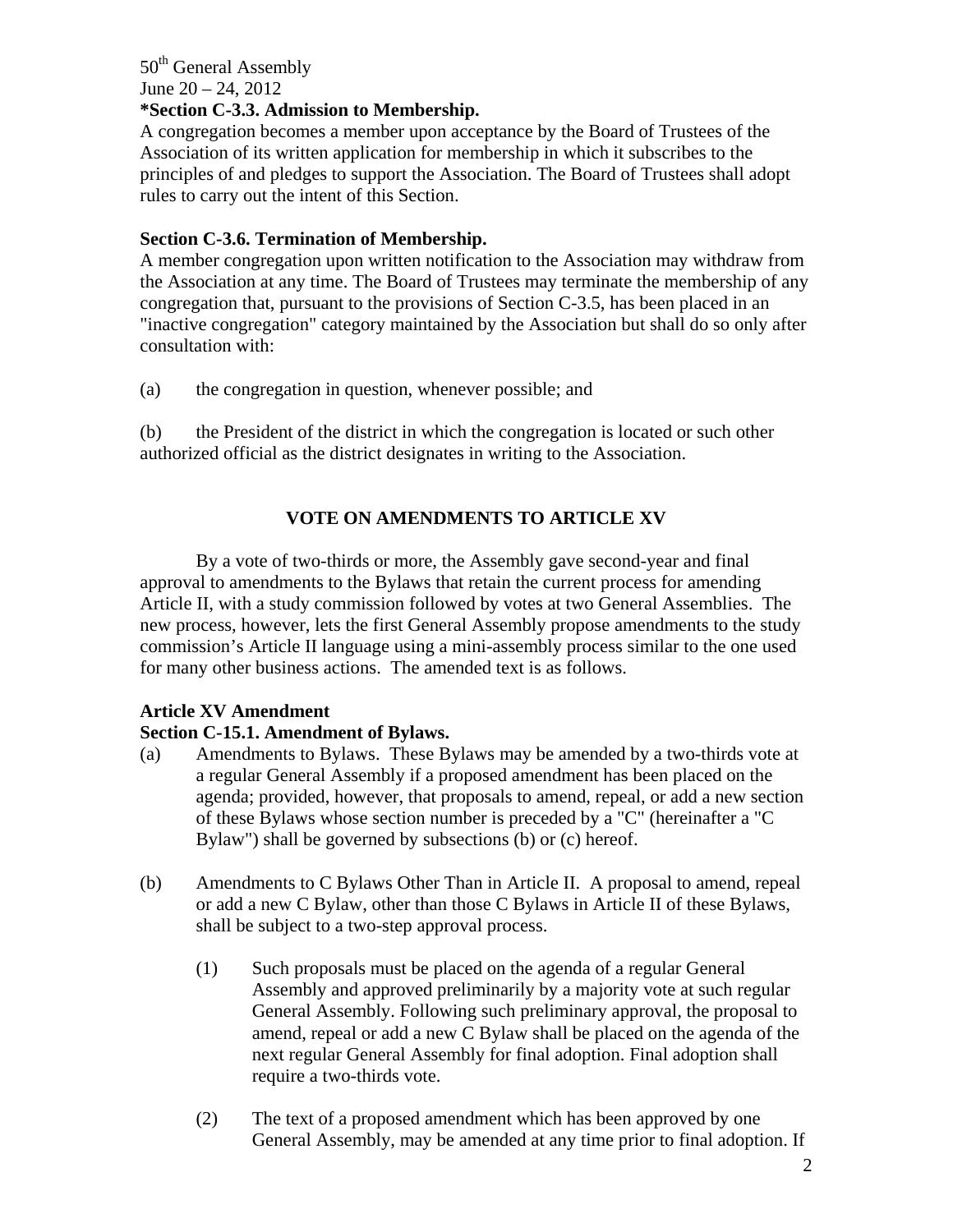the Moderator rules that the amendment to the proposal is substantive, final adoption shall only be by a subsequent General Assembly except that any such proposal that has been under consideration for final approval at three successive regular General Assemblies shall not be subject to substantive amendment and shall be submitted to a vote for final approval at the third such regular General Assembly.

- (3) Such a proposal which**,** on any vote for final adoption**,** receives a majority but not a two-thirds vote, shall be placed on the agenda of the next regular General Assembly, at which it may be finally adopted if it receives the requisite approval. If the proposal is not passed by a two-thirds vote at the third regular General Assembly at which it is considered for final approval, neither the proposal nor another proposal that is substantively similar shall be placed on the agenda of the next regular General Assembly.
- (c) Amendments to C Bylaws in Article II. A proposal to amend, repeal or add a new C Bylaw in Article II of these Bylaws shall be subject to the following process.
	- (1) Such a proposal shall be admitted to the agenda of a regular General Assembly for the purpose of determining whether the proposal shall be referred to a commission appointed by the Board of Trustees for study. Such a study shall involve member congregations. A majority vote at a regular General Assembly shall be required to refer such a proposal to the study commission. Once the study of the proposal is complete, which shall be completed in no more than two years, the study commission shall submit to the Board of Trustees for inclusion on the agenda of the next regular General Assembly any amendments to Article II that the study commission recommends. The Board of Trustees shall also include on the agenda any amendments that it recommends to the study commission proposal.
	- (2) A motion to dispense with the study process and give preliminary approval to a proposal to amend, repeal or add a new C Bylaw in Article II shall be in order during the General Assembly at which consideration of a motion to refer the proposal to the study process is authorized. A motion to dispense with the study process shall require a four-fifths vote for passage. Such a proposal shall then be placed on the agenda of the next regular General Assembly for final adoption without amendment. Final adoption shall require a two-thirds vote.
	- (3) At the first General Assembly following the completion of the study process, amendments to the Article II proposal may be considered only as follows:

(i) During the General Assembly there shall be a miniassembly held during which amendments to the Article II proposal recommended by the study commission shall be considered.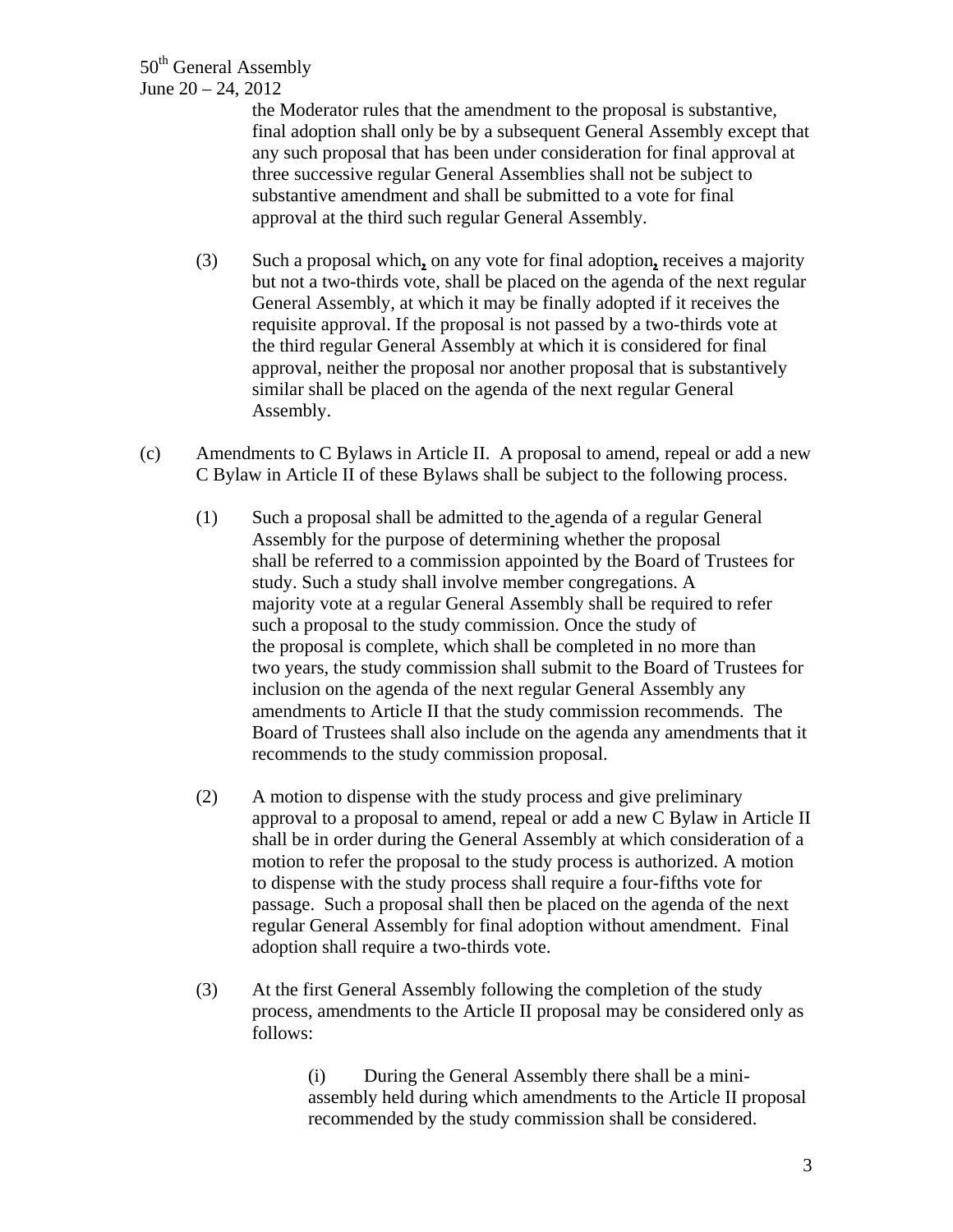(ii) A delegate may submit in writing at the mini-assembly an amendment to an Article II proposal. All such amendments shall be made available in writing to the General Assembly. The Moderator, in consultation with the chair of the study commission, the parliamentarian and legal counsel shall prioritize proposed amendments for consideration by the General Assembly. A majority vote of the General Assembly is required for approval of any amendment proposed in the miniassembly.

(iii) Following the vote on any amendments proposed in the mini-assembly, the General Assembly shall vote on any amendments proposed by the Board of Trustees. A majority vote is required to adopt such amendments. Following the vote on all amendments, the General Assembly shall vote on preliminary approval of the Article II proposal. A majority vote is required for preliminary approval.

(iv) If no amendments proposed in the mini-assembly are adopted by the General Assembly pursuant to subsection  $(c)(3)(ii)$ above, the Article II proposal shall be submitted for final approval to the next regular General Assembly. Final approval requires a two-thirds vote of the General Assembly. No amendments may be considered.

(v) If one or more amendments proposed in the mini-assembly are adopted by the General Assembly, the Article II proposal shall be referred to the study commission. Within six months after the close of the General Assembly, the study commission, taking into account the decisions of the General Assembly, shall prepare the proposal to amend Article II. The Board of Trustees shall put this proposal on the agenda of the next regular General Assembly.

- (4) At the next regular General Assembly following the process described in subsection  $(c)(3)(v)$ , above, the Article II proposal is subject to amendment only by a three-fourths vote in favor of an amendment submitted to the General Assembly in writing by the Board of Trustees, a district, or a minimum of fifteen (15) certified congregations, as described in Section 15.2 of these Bylaws. Final approval of the Article II proposal requires a two-thirds vote of the General Assembly.
- (5) If the Article II proposal does not receive the requisite approval at the General Assembly following the completion of the study process described in subsection  $(c)(3)(iv)$  or subsection  $(c)(4)$ , above, neither the proposal nor another proposal that is substantively similar shall be placed on the agenda of the next regular General Assembly.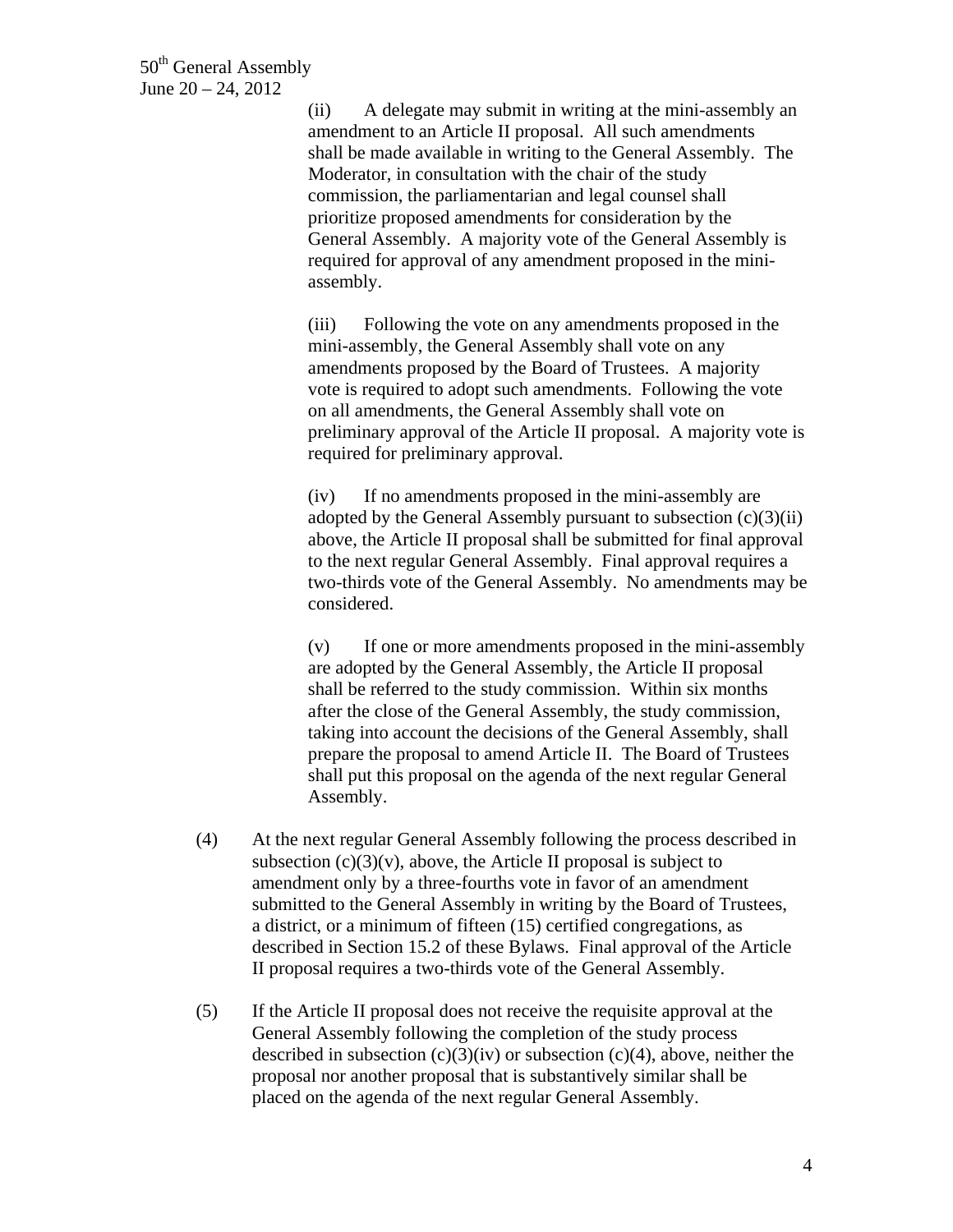50<sup>th</sup> General Assembly June 20 – 24, 2012

> (6) If no study process of Article II has occurred for a period of fifteen years, the Board of Trustees shall appoint a commission to study Article II for not more than two years and to recommend appropriate revisions, if any, thereto to the Board of Trustees for inclusion on the agenda of the next regular General Assembly. The Board of Trustees shall also include on the agenda any amendments that it recommends to the study commission proposal. Notwithstanding anything to the contrary contained herein, proposals to amend Article II which are promulgated by a study commission in accordance with this paragraph shall be subject to a twostep approval process as described in subsections  $(c)(3)$  and  $(c)(4)$ , above.

### **VOTE ON ELIMINATING THE CATEGORY OF "ASSOCIATE MINISTERIAL FELLOWSHIP"**

By a vote of two-thirds or more, the Assembly gave second-year and final approval to an amendment to Section C-10.9 of the Bylaws that eliminates the category of "Associate Ministerial Fellowship."

The amended text is as follows.

#### **Section C-10.9. Pension System.**

The Association shall establish and maintain a pension system for ministers in fellowship with the Association.

# **Vote on a Study/Action Issue**

The following Study/Action Issue on reproductive justice received a majority vote of the Assembly and was referred for study in accordance with Bylaw Section 4.12:

### **REPRODUCTIVE JUSTICE: EXPANDING OUR SOCIAL JUSTICE CALLING**

#### **Issue**

Reproductive rights and health services are seriously under attack nationally. Reproductive Justice represents a broader analysis of racial, economic, cultural, and structural constraints on women's power. The right to have children, to not have children, and to parent children in safe and healthy environments are human rights.

#### **Grounding in Unitarian Universalism**

Unitarian Universalists (UUs) have been on the frontline of women's reproductive rights and anti-racist work for

decades. The commitment to reproductive justice would reenergize that commitment, and pay attention to the

important intersections of race, class, and gender. This work would be informed by feminist theologians,

reproductive justice advocates, and UUs in the reproductive justice movement.

### **Topics for Congregational Study**

Why is focusing on individual choice inadequate?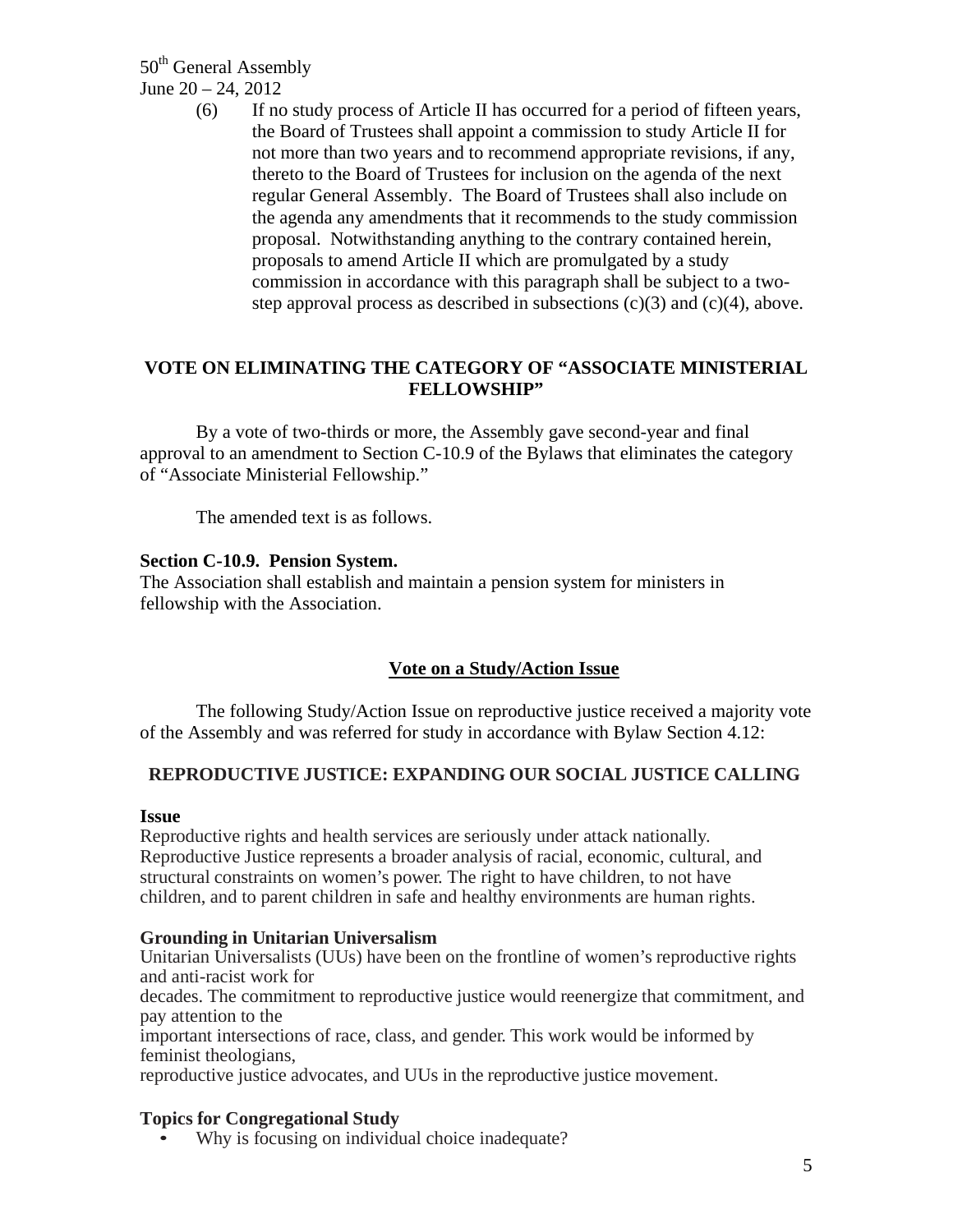# 50<sup>th</sup> General Assembly

June 20 – 24, 2012

- What is reproductive justice?
- How do power structures limit individuals' access to reproductive justice?
- What are the alternatives for ways to give birth?
- What moral questions does reproductive technology create?
- How do sexual assault and childhood sexual abuse contribute to unintended pregnancies later in life?
- How can eliminating racism, classism, and sexism reduce the need for abortion and enable families tocare for the children they do have?
- How are pregnant women who use drugs stigmatized, and what are the real dangers and solutions?
- How can transgender individuals maintain their reproductive rights?
- How do economic justice and reproductive justice intersect?

## **Possible Congregational/District Actions**

- Form a Reproductive Justice Committee.
- Join SisterSong as an ally member.
- Invite SisterSong to conduct reproductive justice training.
- Educate congregation on reproductive justice, choices in birth and other relevant issues, including presenting a lay service on reproductive justice.
- Show films about reproductive justice.
- Present a reproductive justice workshop at district meetings.
- Advocate for legislative positions that foster reproductive justice.
- Give money to organizations that help women fund abortions.
- Create interfaith networks and committees.

### **Related Prior Social Witness Statements**

- Reform of Abortion Statutes—1963 General Resolution
- Abortion—1968 General Resolution
- Abortion—1973 General Resolution
- Unitarian Universalist Statement on Survival And Population Control—1970 General Resolution
- For the Right to Abortion—1975 General Resolution
- Abortion: Right to Choose—1978 General Resolution
- A Religious Statement on Abortion: A Call to Commitment—1980 General Resolution
- Resolution on Abortion Clinic Bombings—1985 Business Resolution
- Right to Choose—1987 General Resolution
- Federal Legislation for Choice—1993 General Resolution

### **Additional Information**

- Online Resources (for links, go to [www.uua.org/statements/current/189638.shtml](http://www.uua.org/statements/current/189638.shtml)):
- What is Reproductive Justice? (YouTube)
- Loretta Ross of SisterSong on "Reproductive Justice 101," Part 1 & Part 2 (YouTube)
- Lucy Felix, Migrant Health Promotion (YouTube)
- A Different V ision for the Reproductive Justice Movement: LUZ Reproductive (YouTube)
- Speak Justice! (YouTube)
- Reproductive Justice Briefing Book: A Primer on Reproductive Justice and Social Change (PDF)
- Reclaiming Choice: Broadening the Movement (PDF)
- Three Applications of the Reproductive Justice Lens (PDF)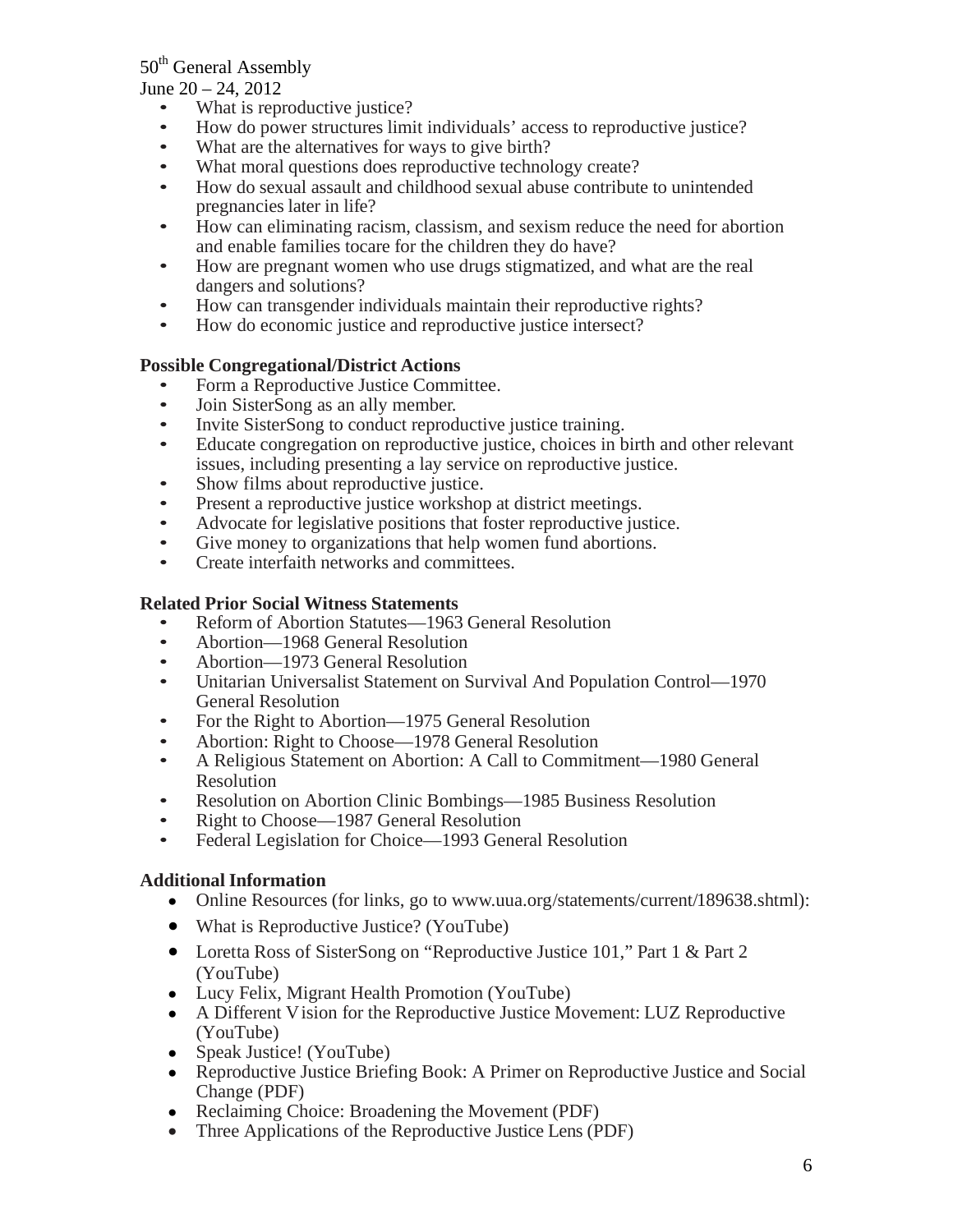# 50<sup>th</sup> General Assembly

June  $20 - 24$ ,  $2012$ 

• Important Reproductive Rights Supreme Court Decisions

### **Organizations**

- SisterSong Women of Color Reproductive Justice Collective
- National Advocates for Pregnant Women
- National Latina Institute for Reproductive Health
- Religious Coalition for Reproductive Choice

#### **Bibliography**

- Baumgardner, Jennifer. *Abortion & Life*. New York, NY: Akashic Books, 2008.
- Bender, Karen E. and Nina de Gramont, eds. *Choice: True Stories of Birth,*
- *Contraception, Infertility, Adoption, Single Parenthood, & Abortion* . San Francisco: MacAdams/Cage, 2007.
- Murphy, Sheigla and Marsh Rosenbaum. *Pregnant Women on Drugs: Combating Stereotypes and*
	- *Stigma*. New Brunswick, NJ: Rutgers University Press, 1999.
- Roberts, Dorothy*. Killing the Black Body*. New York: V intage Books, 1997.
- Silliman, Jael, et al. *Undivided Rights: Women of Color Organize for*
- *Reproductive Justice*. Cambridge, MA: South End Press, 2004.
- Wicklund, Susan with Alan Kesselheim. *This Common Secret: My Journey as an Abortion Doctor*. New

York: Public Affairs, 2007.

#### **Films**

- *The Abortion Diaries*
- *Made in LA*
- *The Business of Being Born*
- *Entre nos*

### **Congregational Support**

Certifying Congregation Unitarian Society of Ridgewood, NJ

Endorsing Congregations

- First Unitarian Society of Denver, CO<br>• Unitarian Universalist Congregation at
- Unitarian Universalist Congregation at Montclair, NJ
- Unitarian Universalist Church of Fort Myers, FL

### **Responsive Resolution**

 By a vote of two-thirds or more, a Responsive Resolution in response to the report of an officer was passed.

### **RESPONSIVE RESOLUTION ON THE DOCTRINE OF DISCOVERY**

WHEREAS the delegates of the 2010 General Assembly instructed the UUA Board to create a "Justice General Assembly" in 2012, whose business is accountable to partner organizations doing human rights work in Arizona; and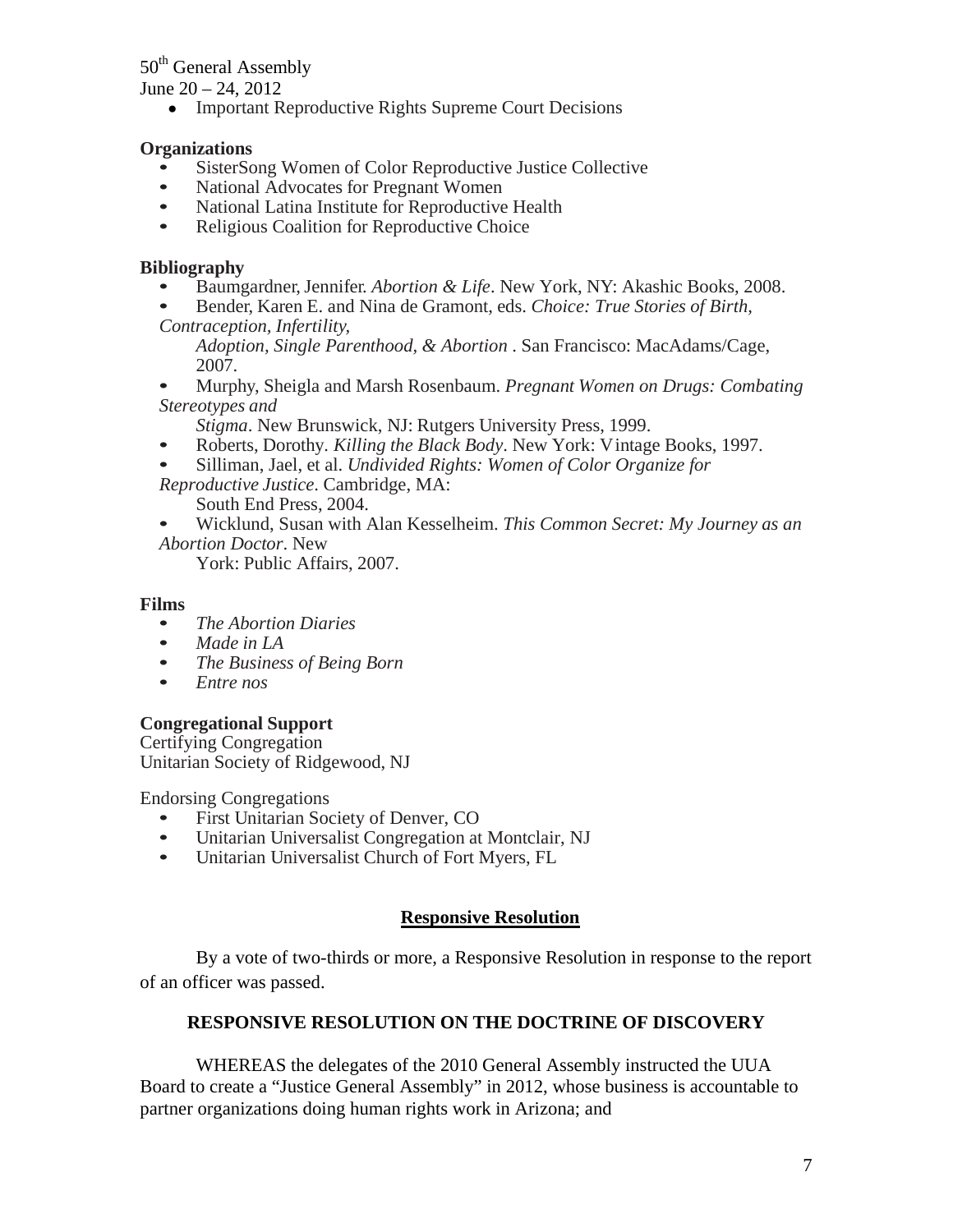50<sup>th</sup> General Assembly June  $20 - 24$ ,  $2012$ 

 WHEREAS the Unitarian Universalist Association has been asked by partner organizations working with the Arizona Immigration Ministry to educate our member congregations about the Doctrine of Discovery and to pass a resolution repudiating it; and

 WHEREAS the UUA Board of Trustees has submitted to the member congregations a report explaining the Doctrine of Discovery and why the Board believes it to be contrary to Unitarian Universalist Principles.

 THEREFORE, BE IT RESOLVED that we, the delegates of the 2012 General Assembly of the Unitarian Universalist Association, repudiate the Doctrine of Discovery as a relic of colonialism, feudalism, and religious, cultural, and racial biases having no place in the modern day treatment of indigenous peoples; and

 BE IT FURTHER RESOLVED that we call upon the Unitarian Universalist Association and its member congregations to review the historical theologies, policies, and programs of Unitarianism, Universalism, and Unitarian Universalism to expose the historical reality and impact of the Doctrine of Discovery and eliminate its presence in the contemporary policies, programs, theologies, and structures of Unitarian Universalism; and

 BE IT FURTHER RESOLVED that we call upon the Unitarian Universalist Association to invite indigenous partners to a process of Honor and Healing (often called Truth and Reconciliation), and if one or more partners agree, to undergo such a process about Unitarian, Universalist, and Unitarian Universalist complicity in the structures and policies that oppress indigenous peoples and the earth; and

 BE IT FURTHER RESOLVED that we call upon the leadership of the Unitarian Universalist Association to make a clear and concise statement repudiating the Doctrine of Discovery and its current use in U.S. laws and regulations; and

 BE IT FURTHER RESOLVED that we encourage other religious bodies to reject the use of the Doctrine of Discovery to dominate indigenous peoples, and that the UUA collaborate with these groups to propose a specific Congressional Resolution to repudiate this doctrine; and

 BE IT FINALLY RESOLVED that we call upon the United States to fully implement the standards of the U.N. Declaration on the Rights of Indigenous Peoples in the U.S. law and policy without qualifications. In doing so, we support the establishment of commissions that include accountable representatives of the indigenous nations of North America and the Hawai'ian Kingdom.

#### **Credentials Report**

 The final credentials report of the Secretary of the Association was as follows: accredited and attending the 51st General Assembly of the Unitarian Universalist Association were 1431 member delegates, 346 ministerial delegates, 3 credentialed religious educators, 3 associate member delegates, 25 members of the Board of Trustees (not included as registered delegates from congregations), 20 delegates representing the